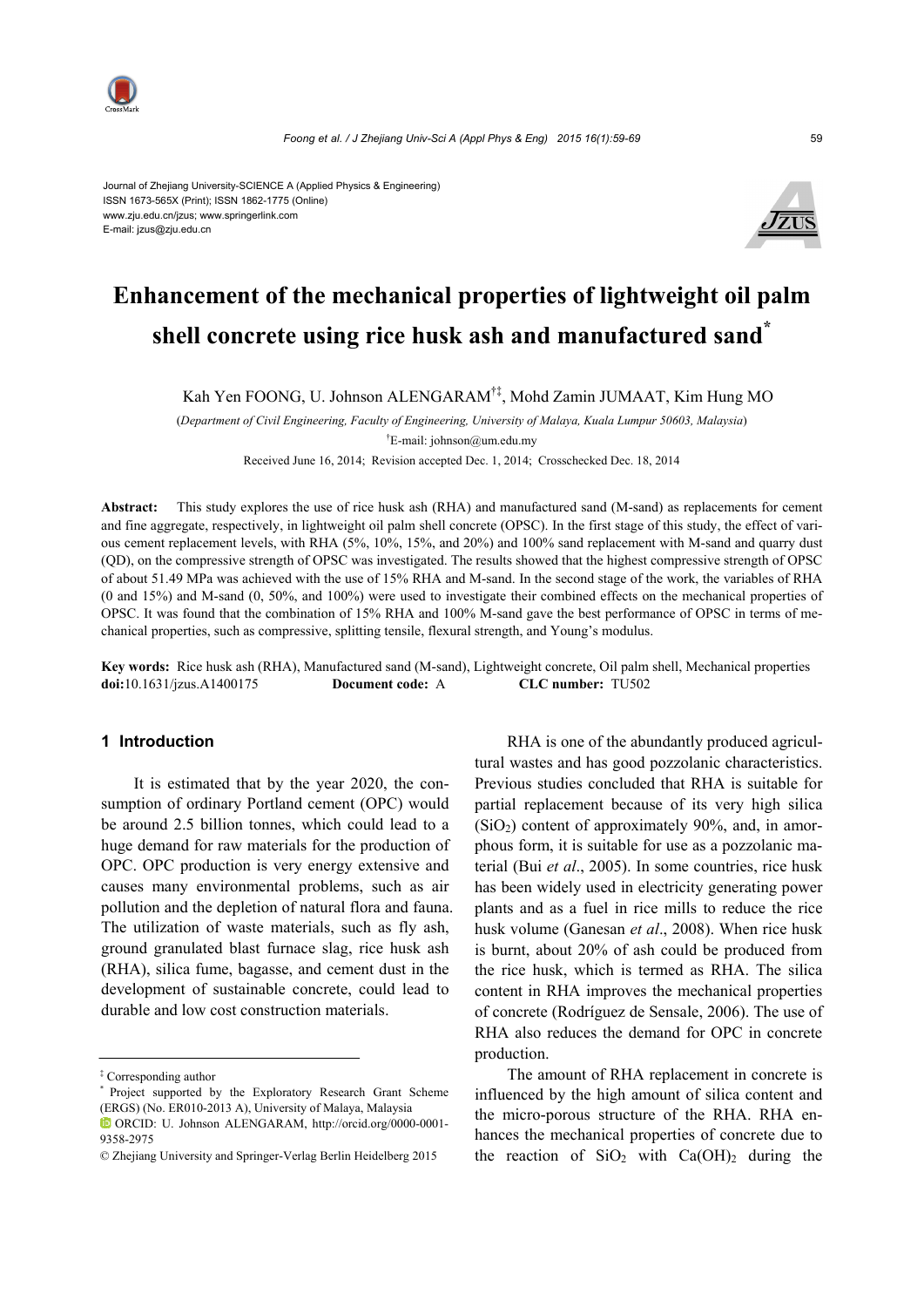hydration process to form additional calcium silicate hydrate (CSH) gel. Yu *et al*. (1999) confirmed that the amorphous silica in RHA concrete, at a temperature of 40 °C and in the presence of water, reacts with  $Ca(OH)_2$  to form CSH gel.

In addition to cement consumption, the over extraction of natural sand causes ecological imbalance. Alternative aggregates from quarrying activities, recycled material from demolished construction wastes, and industrial and agricultural by-products, such as marble dust, brick dust, and fly ash, have been investigated as an alternative to conventional sand to overcome the shortage of sand. Nataraja *et al*. (2001) developed concrete using large-size quarry dust (QD) waste as fine aggregate, while the readymix concrete industry in Singapore has been replacing natural sand with modified QD, commonly known as manufactured sand (M-sand) since 2007.

Malaysia is one of the largest exporters of crude palm oil in the world. During extraction of crude palm oil, one of the by-products is oil palm shell (OPS). The use of OPS as lightweight aggregate in the production of lightweight concrete (LWC) has environmental, economic and structural benefits over conventional concrete. The major benefit of the use of OPS as lightweight coarse aggregate in concrete lies in the environmental aspect. After the extraction of palm oil, the OPS is usually dumped in the vicinity of the palm oil factory. The reuse of the OPS waste material in concrete could encourage reduction in the environmental pollution associated with the irresponsible disposal of OPS waste. In addition, when OPS is used to produce LWC, the resulting OPS concrete (OPSC) is found to have good thermal insulation properties compared to conventional concrete (Alengaram *et al*., 2013; Liu *et al*., 2014), and, therefore, such concrete could be of significant benefit when used in concrete blocks or walls. This could lead to significant energy savings due to the reduction in air-conditioning, and, hence, contribute towards the construction of a more environmentally friendly building.

Economic savings could also be achieved with the use of OPS as coarse aggregate in concrete. Since conventional granite aggregate is a nonrenewable material, the reduction in its availability coupled with the increase in demand could lead to a considerable price hike for the material in the long run. In contrast, OPS is low-cost since it is essentially a waste material, and the increased application of OPSC in the construction field could provide an alternative to reduce the demand for granite. Moreover, the use of OPSC with lower self-weight for structural members could eventually contribute to economic savings in the construction field due to reduced foundation size, transportation costs, etc.

From the structural point of view, since OPSC typically has a density of about 20% less than that of conventional concrete, the use of OPSC in structural members could contribute towards a reduction in the self-weight, and, hence allows for more flexibility in structural design. In addition, OPSC also exhibits excellent ductility performance compared to conventional concrete (Alengaram *et al*., 2008a). The ductility of concrete members is particularly useful in sudden events, such as blasts and earthquakes, as it facilitates earlier escape of the occupants. Fibrereinforced OPSC has also been found to perform admirably under impact loading (Mo *et al*., 2014a). However, since LWC is commonly known to have inferior concrete properties compared to conventional concrete, such as tensile strength, durability, and shrinkage, there is a need to produce a higher strength OPSC to combat these deficiencies.

Therefore, this study is devoted to producing a sustainable high strength OPSC incorporating RHA and M-sand. Based on life cycle assessment studies carried out in the past, the use of conventional construction materials, such as granite and mining sand, contributed to emission factors of 0.0459 and  $0.0139$  t CO<sub>2</sub>-e/t, respectively (Flower and Sanjayan, 2007). On the other hand, the carbon dioxide  $(CO<sub>2</sub>)$ emissions due to the use of OPS and M-sand as replacements for coarse and fine aggregate, respectively, are negligible as they are considered as waste materials and do not require extensive processing. Furthermore, it was reported that the use of RHA as a cement replacement material could contribute to a reduction of about 3 million tonnes of  $CO<sub>2</sub>$  emissions (Jahren and Sui, 2013). Hence, this research focuses on the potential use of RHA as a cement replacement material and different types of fine aggregate, such as mining sand, QD, and M-sand to give added value to the OPSC in terms of environmental and strength aspects. In the first part of this study, the effect of various percentages of RHA (5%, 10%, 15%, and 20%) with all the different types of fine aggregate on the compressive strength of OPSC was investigated.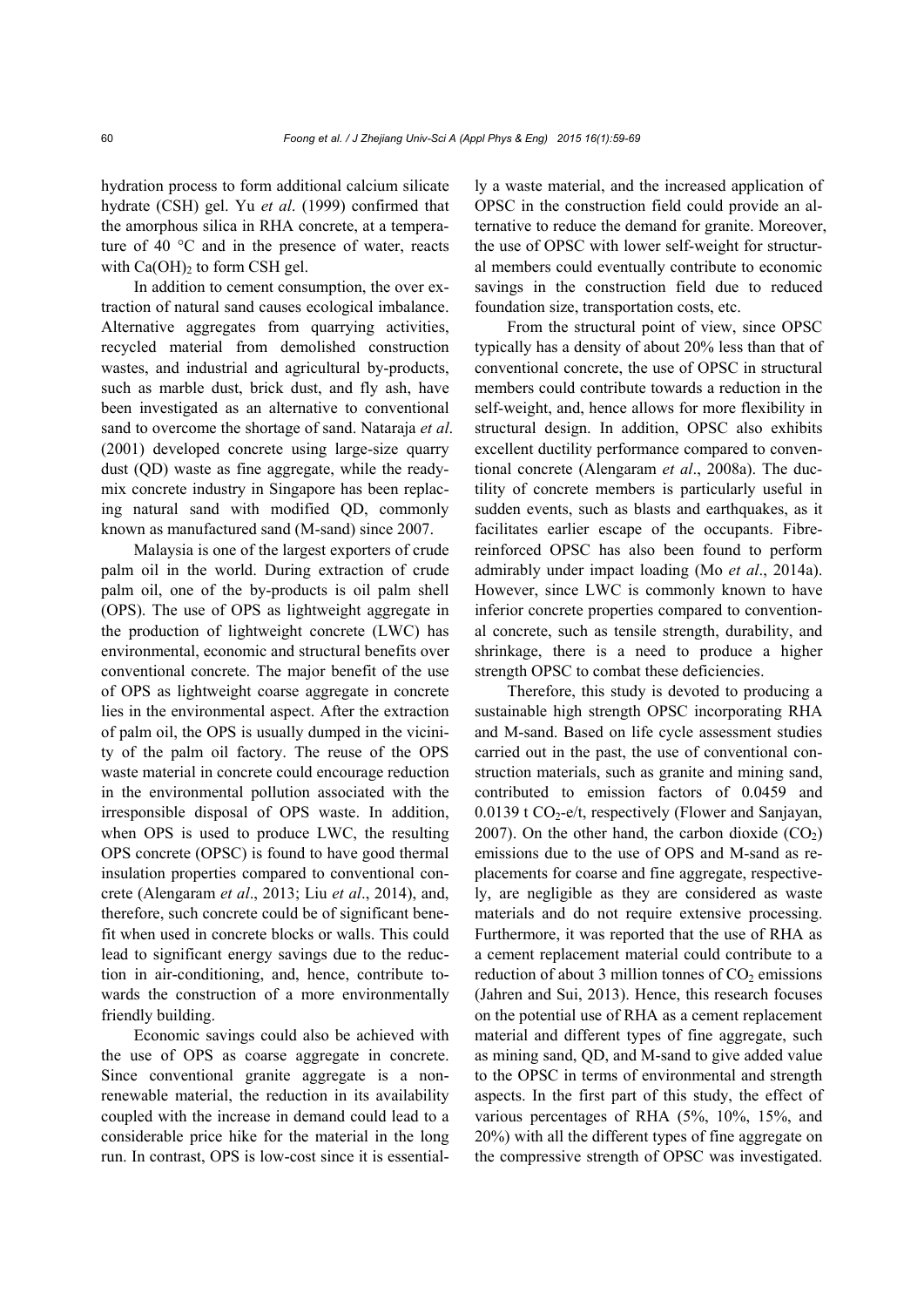After obtaining the optimum mix for the highest compressive strength based on the RHA content and types of fine aggregate, further investigation was carried out to evaluate the mechanical properties of the OPSC with these materials, such as compressive, splitting tensile, flexural strength, and Young's modulus (*E*).

# **2 Materials**

# **2.1 Binder**

OPC Type 1 of grade 42.5 conforming to the Malaysian Standard (MS 522: Part 1:2003, 2003) was used in the concrete as the binding material. RHA was used as partial cement replacement in this study. The Blaine surface area of OPC and RHA were 351 and 486  $m^2/kg$ , respectively. The X-ray diffraction analysis (XRD) results and the scanning electron microscopic (SEM) analysis image of RHA are given in Figs. 1 and 2, respectively. The SEM image showed that the RHA sample has irregular shaped particles with many micro-pores. The porous morphology as observed may also be attributed to





the burning out of the organic component and caused higher loss on ignition (LOI) value in the RHA. The chemical and physical properties of the OPC and RHA are provided in Table 1.

|     | Table 1 Chemical and physical properties of OPC and |
|-----|-----------------------------------------------------|
| RHA |                                                     |

| Property                     |                                | Description |                     |  |  |
|------------------------------|--------------------------------|-------------|---------------------|--|--|
|                              |                                | OPC         | <b>RHA</b>          |  |  |
|                              | SiO <sub>2</sub>               | 21.32       | 93.46               |  |  |
|                              | $Al_2O_3$                      | 6.20        | 0.58                |  |  |
|                              | Fe <sub>2</sub> O <sub>3</sub> | 3.62        | 0.52                |  |  |
| Content of                   | CaO                            | 65.41       | 1.03                |  |  |
| components<br>$(\%)$         | MgO                            | 2.43        | 0.51                |  |  |
|                              | Na <sub>2</sub> O              | 0.21        | 0.08                |  |  |
|                              | $K_2O$                         | 0.73        | 1.82                |  |  |
|                              | Moisture                       |             | 0.63                |  |  |
| Mean particle size $(\mu m)$ |                                | 25          | 20                  |  |  |
| Specific gravity             |                                | 3.14        | 2.30                |  |  |
| Bulk density $(g/cm^3)$      |                                | 1.51        | 0.58                |  |  |
| $LOI$ $(\% )$                |                                | 1.80        | 7.76                |  |  |
| Physical state               |                                | Solid, non- | Solid, non-         |  |  |
|                              |                                | hazardous   | hazardous           |  |  |
| Appearance                   |                                | Powder      | Very fine<br>powder |  |  |
| Colour                       |                                | Grey        | Grey black          |  |  |
| Odour                        |                                | Odourless   | Odourless           |  |  |

# **2.2 Fine aggregate**

Conventional mining sand (SD), QD, and Msand were used as fine aggregate in the preparation of control concrete. The QD, a local waste material, is a by-product obtained during the production of the crushed granite for coarse aggregate whereas the Msand is processed QD produced using the vertical shaft impact (VSI) crusher. In the VSI crusher, the aggregates were subjected to centrifugal force in the crusher, and, consequently, were forced to hit each other, thereby removing flaky particles and resulting in a more cubical-shaped particle. The VSI technology is commonly used to remove the angular edges of the QD to obtain cubical particles with consistent grading ideal for use in concrete production.

In this investigation, the fine aggregate was sieved to obtain particle sizes ranging between 0.3 mm and 4.75 mm. The physical properties of SD, QD, and M-sand are given in Table 2. The specific **Fig. 2 SEM image of RHA** gravity and water absorption of the fine aggregate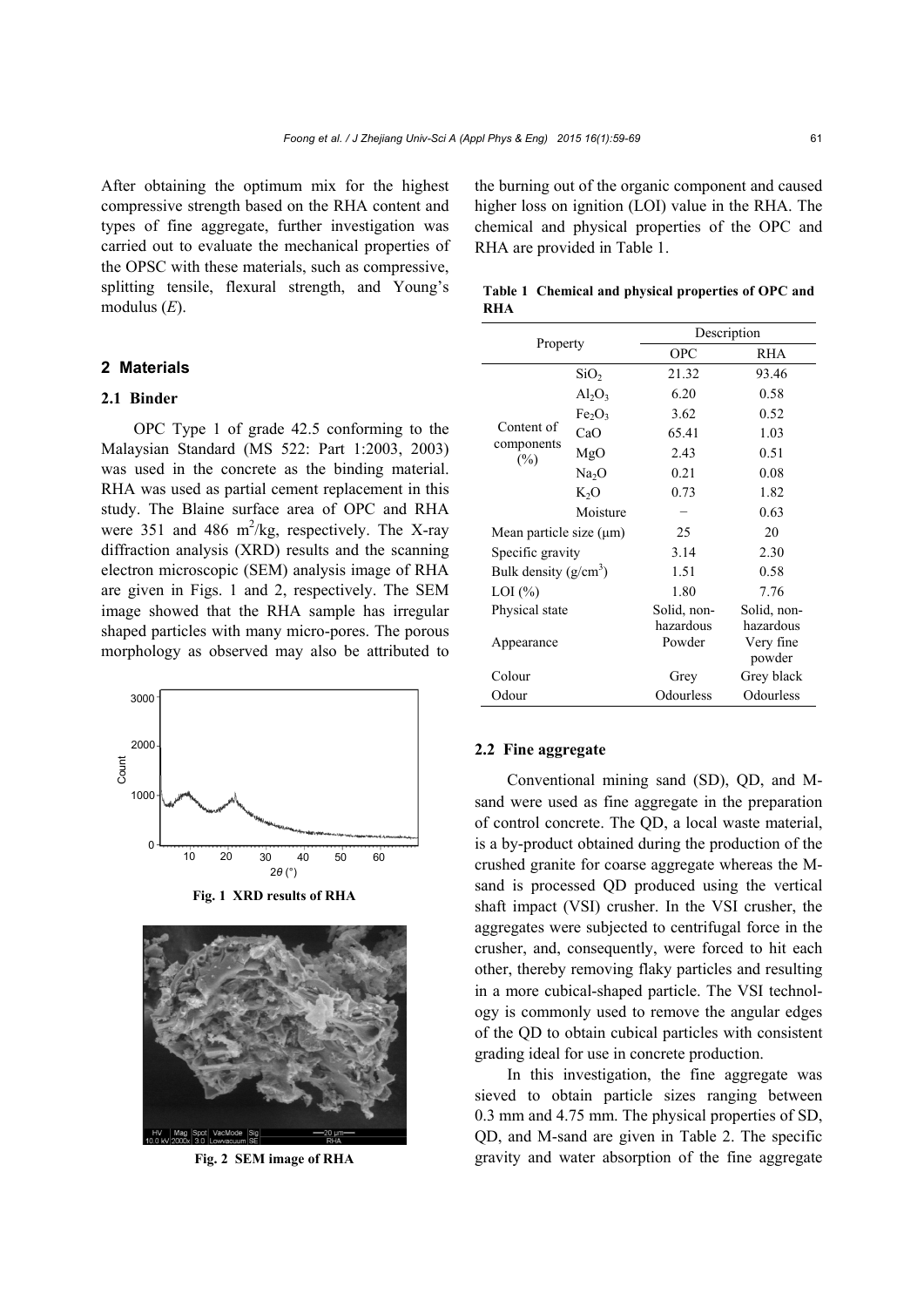given are based on ASTM C128-12 (2012). The particle size distributions of QD and M-sand are given in Fig. 3.

**Table 2 Physical properties of coarse and fine aggregates**

|                                                  | Value       |      |      |        |  |
|--------------------------------------------------|-------------|------|------|--------|--|
| Property                                         | <b>OPS</b>  | SD   | OD   | M-sand |  |
| Thickness (mm)                                   | $1.6 - 3.5$ |      |      |        |  |
| Size (mm)                                        | 9           |      |      |        |  |
| Particle density $(mg/m3)$                       |             | 2.71 | 2.50 | 2.67   |  |
| Bulk density (loose condi-<br>tion) $(kg/m^3)$   | 590         |      |      |        |  |
| Bulk density (compacted<br>condition) $(kg/m^3)$ | 659         |      |      |        |  |
| Specific gravity                                 | 1.33        | 2.67 | 2.57 | 2.67   |  |
| Water absorption $(1 h)(\%)$                     | 17.57       | 0.36 | 0.43 | 0.38   |  |
| Water absorption $(24 h)(\%)$                    | 19 11       | 0.66 | 0.92 | 0.76   |  |



**Fig. 3 Particle size distribution of crushed OPS and fine aggregate**

#### **2.3 Coarse aggregate**

Crushed OPS (Fig. 4) with sizes between 2.36 and 9 mm was used as coarse aggregate in this study. The OPS was firstly washed with detergent to remove the oil, dust, and mud particles that are found on the surface of the OPS aggregate. Compact powder detergent was used since this type of detergent could increase the washing efficiency and reduce the environmental impact by up to 50% (Saouter *et al.*, 2001). Future works could also be carried out to improve the washing technique of OPS to further reduce the environmental impact for the processing of OPS.

Since the OPS has high water absorption, the OPS was soaked in water for 24 h and then air dried to achieve a saturated surface dry (SSD) condition prior to casting. The physical properties and grading of the crushed OPS are shown in Table 2 and Fig. 3, respectively. The bulk density of OPS was determined according to BS EN 1097-3:1998 whereas the specific gravity and water absorption of OPS were tested according to the procedure set out in (ASTM C127-12, 2012).



**Fig. 4 Crushed OPS** 

#### **2.4 Water and superplasticiser**

Potable water with pH 7 was used for all OPSC mixes for casting. Polycarboxylate-ether (PCE) based superplasticiser (SP) with a specific gravity and solid content of 1.11 and 42%, respectively, was used to facilitate workability. The maximum dosage of the SP used was 1.2% of the mass of binder.

# **3 Experimental**

#### **3.1 Mix design**

The mix design method used was based on the specific gravity method, which requires trial mixes, and was aimed at achieving a compressive strength exceeding 40 MPa. In the past, it was shown that the production of OPSC required a high amount of cement content up to 550 kg/m<sup>3</sup> (Shafigh *et al.*, 2012; Mo *et al*., 2014b). Therefore, in this study, to produce high strength LWC, the binder content was fixed at 550 kg/ $m<sup>3</sup>$  for all mixes.

In addition, the water to binder  $(w/b)$ , aggregate to binder (a/b), and sand to binder (s/b) ratios were kept constant at 0.35, 0.66, and 1.6, respectively. In the first stage of the work, based on the specific gravity method, a total of 15 trial mixes were prepared where OPC was replaced with varying RHA contents of 0, 5%, 10%, 15%, and 20%. The mix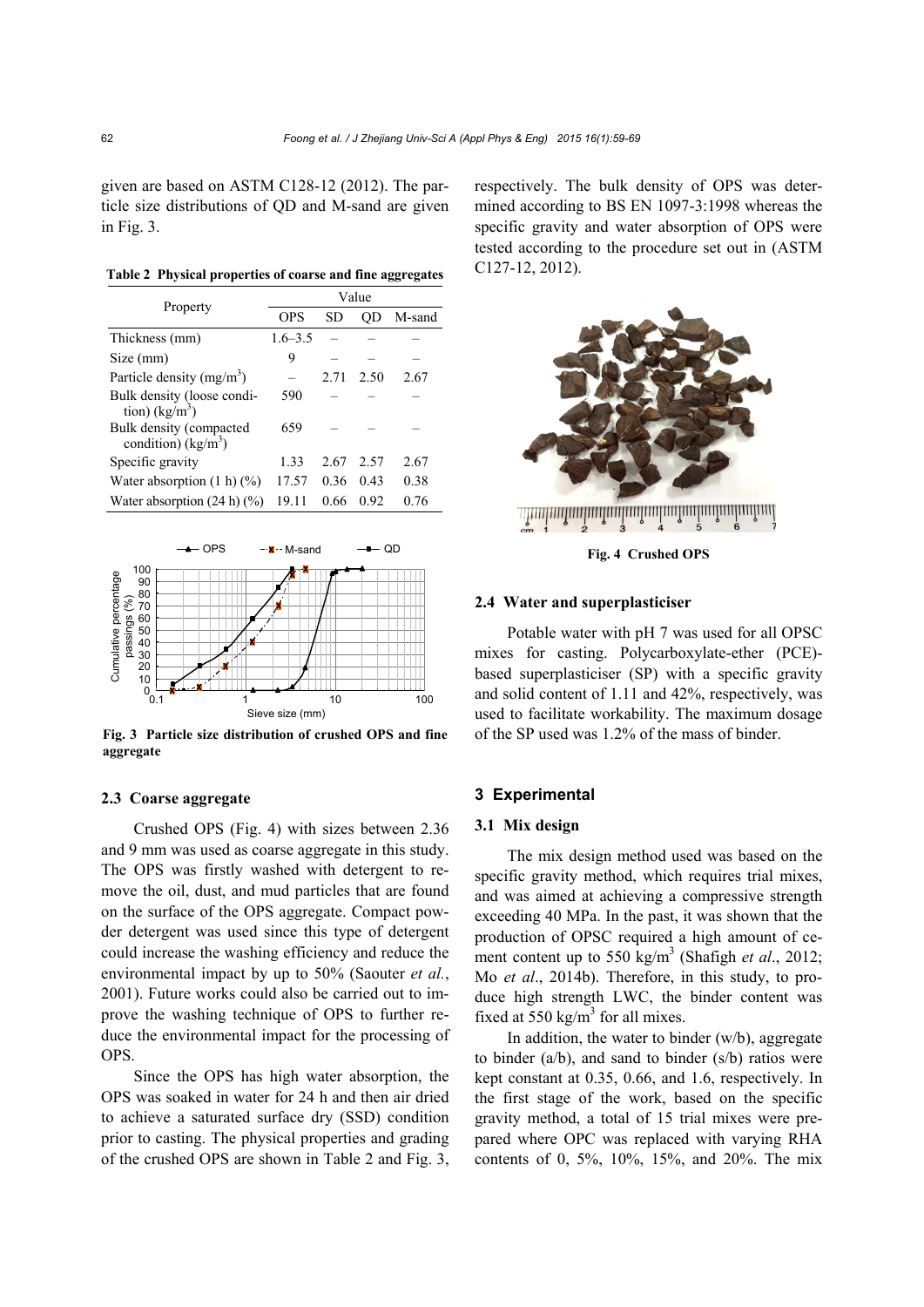proportions for the trial mixes are given in Table 3. The SP used in these mixes was 0.6% by weight of binder. After casting, the concrete samples were covered with plastic sheeting and left in laboratory conditions for 24 h before de-moulding. The samples were then water-cured continuously until the time of testing. The performance of these mixes was evaluated based on the 1-, 3-, 7-, and 28-d compressive strength. The optimum percentage of RHA replacement and the most suitable fine aggregate replacement (QD or M-sand) for the conventional mining sand was determined from the strength development up to 28 d.

**Table 3 OPSC trial mix proportions** 

| Mix                | Content $(kg/m3)$ |         |                          |     |           |            |       | SP     |
|--------------------|-------------------|---------|--------------------------|-----|-----------|------------|-------|--------|
|                    |                   | OPC RHA | SD.                      |     | QD M-sand | <b>OPS</b> | Water | $(\%)$ |
| SD                 | 550               |         | 890                      |     |           | 370        | 193   | 0.6    |
| SD5A               | 522               | 28      | 890                      |     |           | 370        | 193   | 0.6    |
| SD <sub>10</sub> A | 495               | 55      | 890                      |     |           | 370        | 193   | 0.6    |
| SD <sub>15</sub> A | 467               | 83      | 890                      |     |           | 370        | 193   | 0.6    |
| SD <sub>20</sub> A | 440               | 110     | 890                      |     |           | 370        | 193   | 0.6    |
| OD                 | 550               |         |                          | 890 |           | 370        | 193   | 0.6    |
| OD5A               | 522               | 28      |                          | 890 |           | 370        | 193   | 0.6    |
| OD10A 495          |                   | 55      | $\overline{\phantom{0}}$ | 890 |           | 370        | 193   | 0.6    |
| OD15A 467          |                   | 83      |                          | 890 |           | 370        | 193   | 0.6    |
| QD20A 440          |                   | 110     |                          | 890 |           | 370        | 193   | 0.6    |
| MS                 | 550               |         |                          |     | 890       | 370        | 193   | 0.6    |
| MS5A               | 522               | 28      |                          |     | 890       | 370        | 193   | 0.6    |
| MS10A 495          |                   | 55      |                          |     | 890       | 370        | 193   | 0.6    |
| MS15A 467          |                   | 83      |                          |     | 890       | 370        | 193   | 0.6    |
| MS20A 440          |                   | 110     |                          |     | 890       | 370        | 193   | 0.6    |

In the second stage of the work, in addition to the optimum quantity of RHA, the conventional mining sand was replaced by M-sand in the OPSC, as shown Table 4. With reference to the results obtained from the first stage, a total of five mixes were prepared to evaluate the effect of 15% RHA replacement on the 50% and 100% replacement of Msand in the OPSC mixes. Note that in this part of the work, to achieve a minimum slump of 80 mm for all mixes, 0.8% SP was used for mixes without RHA, while the SP dosage was increased to 1.2% for the mixes with RHA. This was due to the higher fineness of RHA, which requires higher water demand in the concrete to maintain the required workability in the OPSC with RHA. Safiuddin *et al*. (2010) recommended the use of a higher dosage of high range water reducer when an RHA replacement level of 15% or more was used. A similar approach for increasing the SP content was also adopted by Chao-Lung *et al*. (2011) and Cordeiro *et al*. (2009), while Chindaprasirt *et al*. (2007) also modified the mix design of concrete containing RHA with a higher w/b to accommodate the higher water demand in the concrete with RHA.

**Table 4 Mix proportions for the second stage of work**

| Mix              | Content $(kg/m3)$ |            |           |        |            |       |       |
|------------------|-------------------|------------|-----------|--------|------------|-------|-------|
|                  | <b>OPC</b>        | <b>RHA</b> | <b>SD</b> | M-sand | <b>OPS</b> | Water | SP(%) |
| MS <sub>0</sub>  | 550               |            | 890       |        | 370        | 193   | 0.8   |
| MS1              | 550               |            | 445       | 445    | 370        | 193   | 0.8   |
| MS <sub>2</sub>  | 550               |            |           | 890    | 370        | 193   | 0.8   |
| MSA1             | 467               | 83         | 445       | 445    | 370        | 193   | 1.2   |
| MSA <sub>2</sub> | 467               | 83         |           | 890    | 370        | 193   | 12    |

# **3.2 Test method**

The workability of the fresh concrete was determined from the slump test, which was carried out according to BS EN 12350-2:2009. OPSC specimens of  $100 \text{ mm}^3$  were cast and tested for ultrasonic pulse velocity (UPV) (ASTM C597-09, 2009) and compressive strength (BS EN 12390-3:2009, 2009). Concrete specimens comprising Φ100 mm×200 mm cylinders and 100 mm×100 mm×500 mm prisms were used for splitting tensile (BS EN 12390-6:2009, 2009) and flexural tensile strengths (BS EN 12390-5:2009, 2009), respectively. In addition, Φ150 mm×300 mm cylinders were tested for Young's modulus (ASTM C469-02, 2002) at the age of 28 d.

## **4 Results and discussion**

#### **4.1 Compressive strength**

The 28-d compressive strength test results for the trial mixes are presented in Table 5. The highest compressive strength of 51.49 MPa was obtained from the mix MS15A with M-sand as fine aggregate and contained 15% RHA as partial cement replacement. All the other OPSC mixes also had 28-d compressive strength exceeding 41 MPa, which is the minimum requirement stipulated in ACI 363R for high strength concrete, indicating that the mix design used is capable of producing high strength OPSC.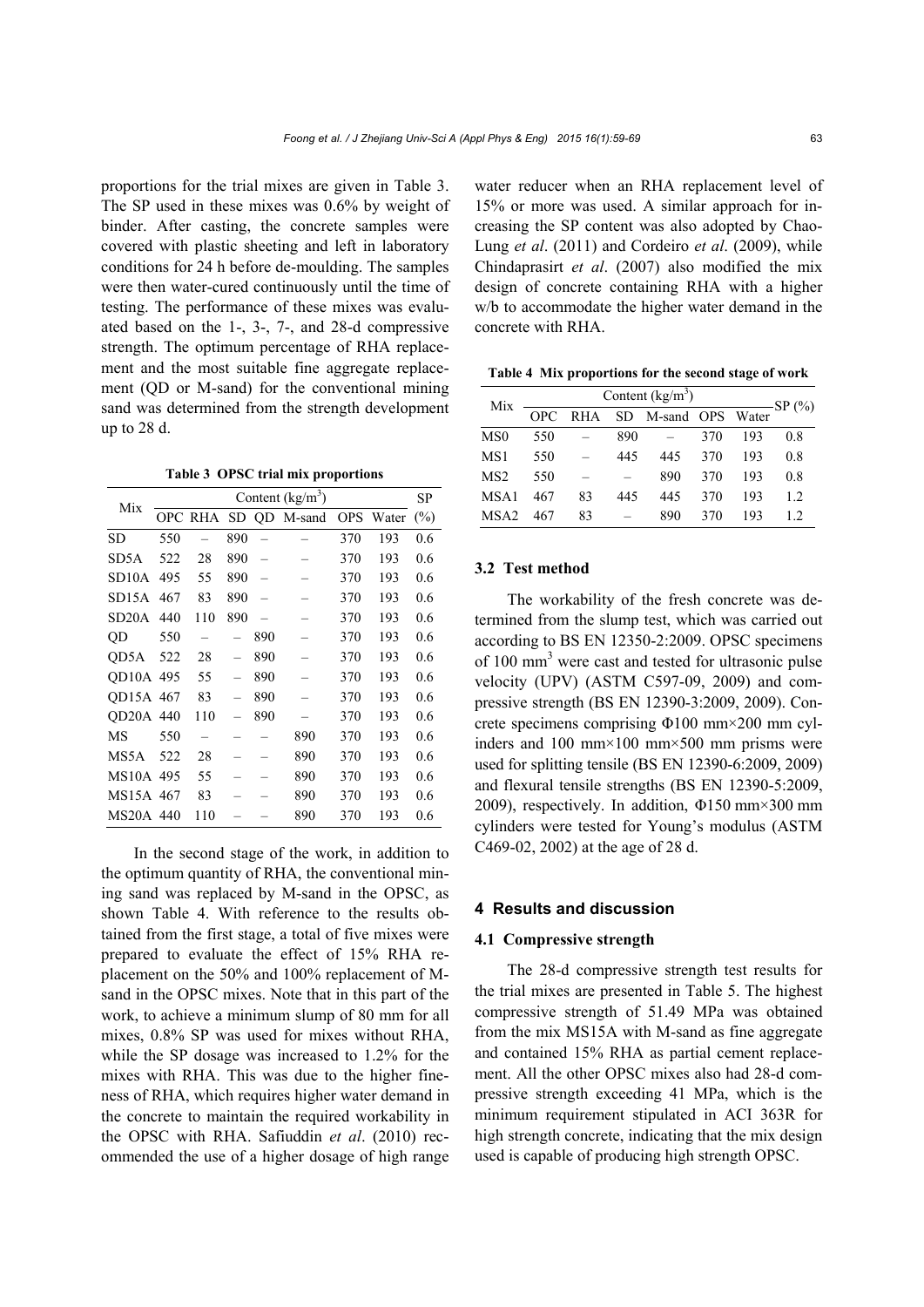As shown in Table 5, the mixes with M-sand as fine aggregate were found to have higher compressive strength of up to 8% compared to the corresponding mixes with QD as fine aggregate. This could be explained by the cubical shape of M-sand, which provided improved bonding of the M-sand with the cement matrix compared to the QD. Furthermore, no significant adverse effect was noticed on the compressive strength of OPSC containing Msand compared to that with conventional mining sand, and thus, the M-sand could be used as a potential alternative for natural mining sand in OPSC. However, the compressive strength results showed that the use of QD as full replacement of fine aggregate slightly reduced the 28-d compressive strength of OPSC. This could be attributed to the presence of flaky particles, silt, and dust, which could hamper the concrete strength. Hence, full replacement of conventional mining sand with QD is not recommended. However, future works may be carried out to investigate the feasibility of utilizing QD as partial replacement of conventional mining sand.

In addition, the trial mix results showed that the optimum amount of RHA as partial cement replacement was 15% at all ages. The governing factors for this could be the filler effect and pozzolanic reaction provided by RHA. At the early ages of concrete in which pores were present due to incomplete cement hydration, the finer RHA particles could have acted as a filler and filled the micro-voids within the cement particles (Safiuddin *et al*., 2010). However, at later stages, the increment in strength of the OPSC with RHA was mainly due to the pozzolanic effect of the RHA, which reacted with the residual calcium hydroxide  $(Ca(OH)_2)$  from cement hydration to form CSH gel. The additional CSH produced could have reduced the porosity in the concrete and improved the microstructure of the interfacial transition zone between the aggregate and the cement matrix (Zhang *et al*., 1996), which resulted in the increased compressive strength of the concrete. However, when the RHA content was increased to 20%, generally, the 28-d compressive strength was reduced by about  $5\%$ –10% (Fig. 5) compared to the OPSC with  $15\%$ RHA. Such a phenomenon could be explained by the dilution effect whereby the lack of cement hydration in the mixes hindered the compressive strength gain.

Based on the compressive strength results for the trial mixes, mixes with M-sand and 15% RHA replacement level were selected for further investigation concerning the mechanical properties of OPSC.

**Table 5 Compressive strength development** 

| Mix                |       | Compressive strength (MPa) |       |        |
|--------------------|-------|----------------------------|-------|--------|
|                    | 1-d   | $3-d$                      | 7-d   | $28-d$ |
| SD                 | 14.77 | 29.03                      | 31.42 | 46.43  |
| SD5A               | 14.97 | 39.02                      | 38.12 | 48.45  |
| SD10A              | 16.15 | 28.71                      | 40.94 | 50.72  |
| SD15A              | 21.02 | 34.46                      | 38.94 | 50.12  |
| SD <sub>20</sub> A | 24.30 | 36.74                      | 37.41 | 47.32  |
| OD                 | 16.30 | 26.56                      | 30.64 | 44.42  |
| OD5A               | 20.91 | 33.81                      | 39.66 | 49.51  |
| OD <sub>10</sub> A | 22.36 | 33.33                      | 45.84 | 49.94  |
| QD15A              | 22.45 | 38.73                      | 45.06 | 49.89  |
| QD20A              | 21.35 | 35.82                      | 43.34 | 44.44  |
| MS                 | 18.68 | 29.63                      | 35.35 | 48.20  |
| MS5A               | 20.34 | 32.58                      | 43.12 | 49.66  |
| MS <sub>10</sub> A | 22.56 | 34.12                      | 46.53 | 50.94  |
| MS15A              | 22.84 | 33.83                      | 45.66 | 51.49  |
| MS <sub>20</sub> A | 21.84 | 35.22                      | 45.87 | 47.57  |



**Fig. 5 Effect of RHA content on compressive strength** 

## **4.2 Workability**

The slump values obtained in this study are given in Table 6. In accordance with the classification of workability by Neville (1995), all the OPSC mixes in this study exhibited medium to good workability with slump values ranging between 80 and 150 mm. The inclusion of 15% RHA as cement replacement in mixes MSA1 and MSA2 tend to reduce the slump value by about 30%–50%, which could be attributed to the higher viscosity of the fresh OPSC mix containing RHA observed during the mixing process. The increased cohesiveness and stickiness of fresh concrete with RHA was also reported by Safiuddin *et al*. (2010). However, as indicated in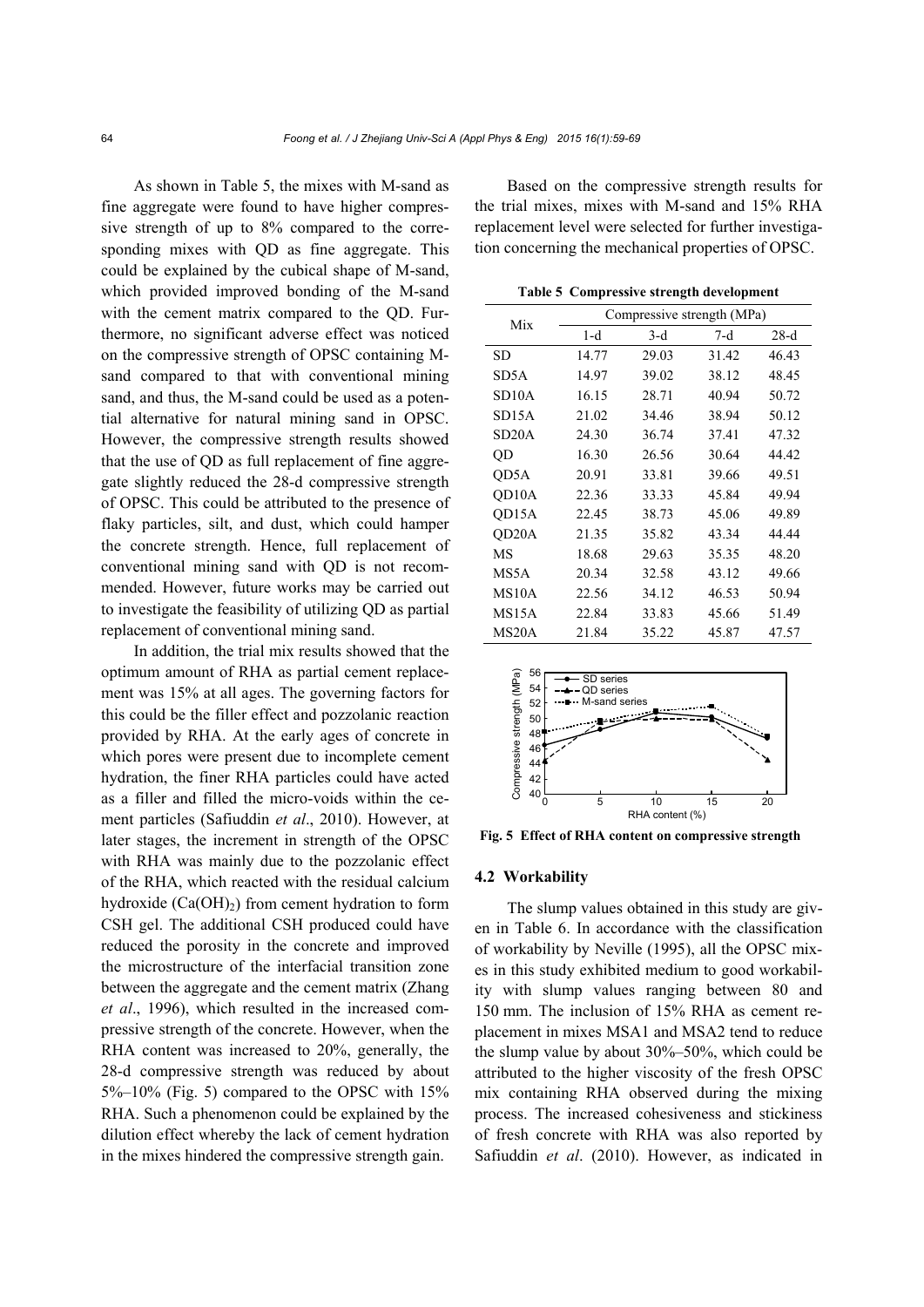Table 6, the use of M-sand had a slight effect on the workability of the OPSC mix. The use of M-sand increased the slump values by 8% and 15%, respectively, when it was used at 50% and 100% replacement levels, respectively. The improved workability with the use of M-sand could be attributed to the better aggregate shape with reduced flakiness, as well as the presence of finer sized particles.

#### **4.3 Density**

Two types of density, namely saturated surface dry (SSD) and oven dry density (ODD) were recorded for all the OPSC mixes at the age of 28 d (Table 6). All the OPSC mixes produced an ODD of below 2000 kg/m<sup>3</sup> and thus fulfilled the density requirement for LWC. In general, the SSD densities obtained for OPSC in this study were about 110– 170 kg/m<sup>3</sup> higher than those of ODD.

**Table 6 Slump, density, UPV, and compressive strength of OPSC mixes** 

| Mix              |     |          |               | Slump Density<br>(mm) $\frac{(kg/m^3)}{SSD \text{ ODD}}$ (km/s) $\frac{(MPa)}{1-d}$ 3-d 7-d 28-d |  |                              |  |
|------------------|-----|----------|---------------|--------------------------------------------------------------------------------------------------|--|------------------------------|--|
|                  |     |          |               |                                                                                                  |  |                              |  |
| MS <sub>0</sub>  |     | 136 2041 | 1862          |                                                                                                  |  | 3.90 14.77 29.03 31.42 46.43 |  |
| MS1              |     |          |               | 147 2044 1933 3.91 17.57 29.75 34.22 48.53                                                       |  |                              |  |
| MS2              |     |          | 156 1984 1848 |                                                                                                  |  | 4.07 18.68 29.63 35.35 48.12 |  |
| MSA1             | 106 | 1990     |               | 1813 3.93 21.01 32.75 35.13 48.14                                                                |  |                              |  |
| MSA <sub>2</sub> | 85. |          | 1934 1766     |                                                                                                  |  | 3.81 23.92 34.95 37.22 51.49 |  |

The density of the OPSC mixes decreased when 15% RHA was used to replace OPC, regardless of the density in SSD or ODD condition, and it was observed that OPC replacement with 15% RHA reduced the density of OPSC by about 3%–6%. Previous studies reported that the substitution of OPC with mineral admixture in structural LWC reduced the density of concrete (Kılıç *et al*., 2003; Shafigh *et al*., 2013), which may be attributed to the lower specific gravity of the supplementary cementitious material compared to OPC (Akçaözoğlu and Atiş, 2011; Mo *et al*., 2014b). In this study, RHA has a lower specific gravity (2.30) than OPC (3.10), and, hence, the replacement of 15% of OPC had a direct influence on the density reduction.

However, no significant trend in the density was observed when M-sand was used to replace conventional mining sand, which was likely due to the similar grain sizes of both types of fine aggregate.

#### **4.4 Ultrasonic pulse velocity**

The UPV test is regarded as a non-destructive technique to assess the quality of concrete. In this study, the UPV test was conducted and measured at the age of 28 d. All of the OPSC mixes in this study had 28-d UPV values of about 3.8–4.0 km/s, and thus the OPSC produced may be categorized as having 'good' quality based on the classification by Leslie and Cheesman (1949). As shown in Table 6, the effects of both the RHA and M-sand were minimal on the UPV values of OPSC. Note that even upon full replacement of conventional mining sand with M-sand, the UPV values were not significantly affected, which gives a good first indication concerning the possibility of utilizing M-sand to replace conventional mining sand. Such a finding could further encourage the use of M-sand as a sustainable material that reduces the dependency on conventional mining sand.

#### **4.5 Compressive strength**

The 1-, 3-, 7-, and 28-d compressive strength of the OPSC mixes are presented in Table 6. The highest 28-d compressive strength of 51.49 MPa was achieved for the mix MSA2 with 15% RHA as partial cement replacement and 100% M-sand as fine aggregate replacement.

Generally, all mixes exhibited a similar trend in the compressive strength development with almost 70% of the 28-d strength achieved by the age of 7 d. When analyzing the 1-d strength, it is interesting to note that the presence of 15% RHA in mixes MSA1 and MSA2 contributed to an increase of 20% and 28% compared to the corresponding mixes of MS1 and MS2, respectively. As explained earlier, the increase in the early strength of the OPSC could be due to the filler effect of RHA, which reduced the porosity of the concrete. This is particularly beneficial in the case of pre-cast concrete, whereby early strength gain is essential. However, it could be seen that the strength increase was reduced over time as the filler effect was surpassed by the more prevailing pozzolanic reaction in the concrete. Nevertheless, mixes with RHA exhibited higher compressive strength at all the other ages compared to the corresponding OPSC mixes without RHA, and, as explained earlier, this could be caused by the production of additional CSH gel with the use of RHA,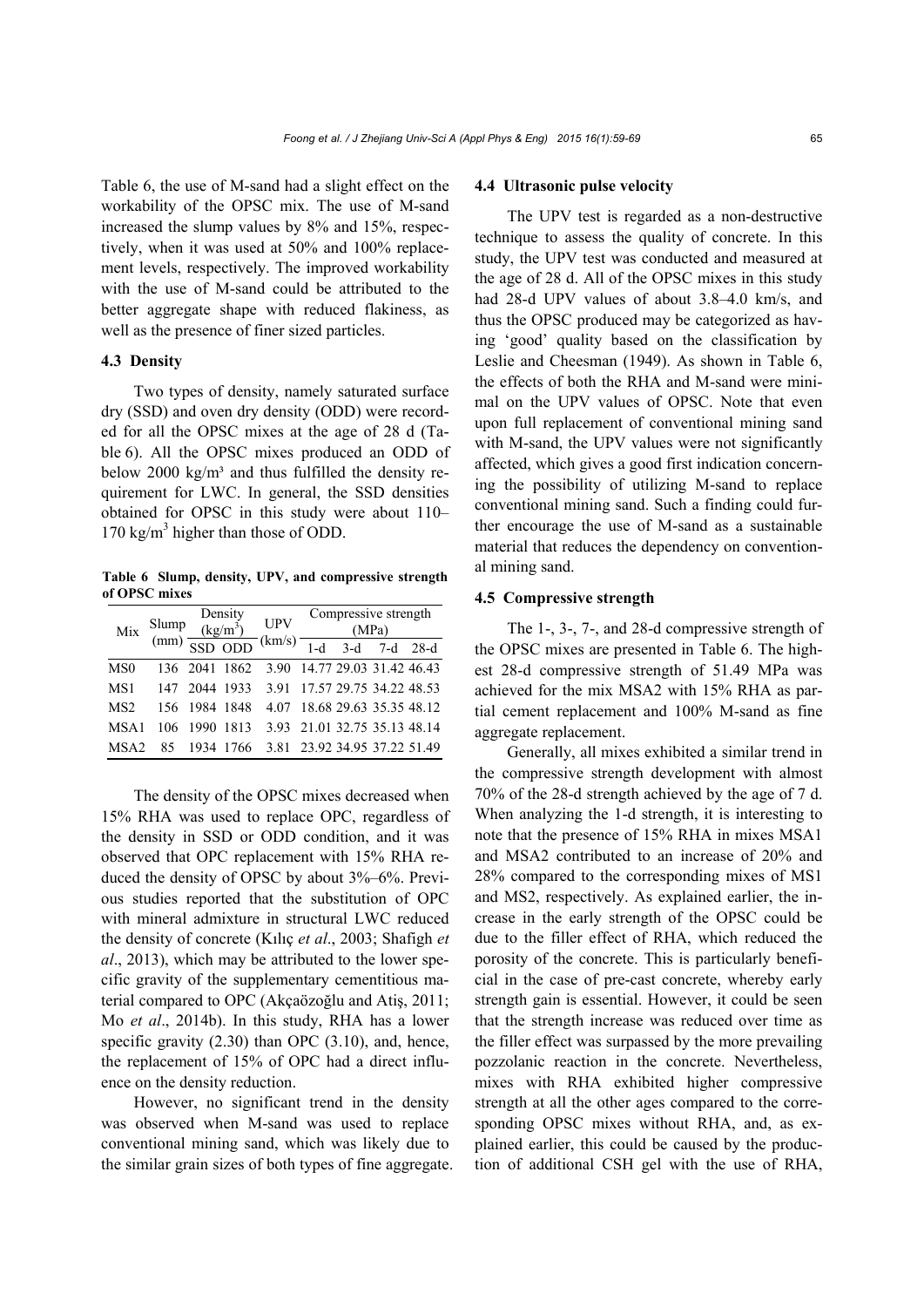which improved particle packing, and, hence, enhanced the microstructure of the OPSC.

The use of M-sand also showed a positive influence on the compressive strength of OPSC with an increase of about 5% found for mixes MS1 and MS2 compared to the control mix MS0. The removal of the flaky particles in the processing of M-sand enabled better bonding of the fine aggregates with the cement matrix, which reduced the interface porosity and resulted in higher concrete strength. This could also explain the highest compressive strength obtained for mix MSA2 as the better particle shape of M-sand improved the effectiveness of the RHA in the infilling of voids. As the interface porosity between the M-sand and cement paste was reduced due to the more cubical shapes of M-sand, the CSH gel produced from the pozzolanic reaction of RHA could act more efficiently in filling the pores elsewhere, particularly between the OPS aggregate and cement matrix, which is usually the weakest area, and, hence, effectively enhance the compressive strength.

#### **4.6 Splitting tensile strength**

As shown in Fig. 6, mix MSA2 produced the highest splitting tensile strength of 3.45 MPa, which accounted for a 28% improvement in the compressive strength compared to the control mix MS0. Since the presence of RHA increased the compressive strength of OPSC, as expected, the splitting tensile strength of OPSC with RHA also improved. The improvement in the splitting tensile strength could be attributed to the strong bond at the interfacial transition zone caused by the pozzolanic reaction of RHA, as described in earlier sections. All the mixes that contained M-sand achieved a higher splitting tensile strength compared to the control SD mix. This could be due to the particle shape of M-sand, which provided better bonding, as explained earlier. Nevertheless, in general, the splitting tensile strength of all OPSC mixes was about 6%–7% of the corresponding cube strength, which is in agreement with the published results for OPSC (Alengaram *et al*., 2013). No significant effect of RHA and M-sand was observed on the ratio of the splitting tensile and cube compressive strength.

Table 7 shows the predicted splitting tensile values in modified international federation for structural concrete (FIP) equations suggested in previous studies (Alengaram *et al*., 2010; Shafigh *et al*., 2012) and the comparison with the experimental splitting tensile strength of OPSC. The splitting tensile strength prediction equations proposed by Alengaram *et al*. (2010) and Shafigh *et al*. (2012) are respectively shown as

$$
f_{\rm t} = 0.37 f_{\rm cu}^{0.5},\tag{1}
$$
  

$$
f_{\rm t} = 0.4887 f_{\rm cu}^{0.5},\tag{2}
$$

where  $f_t$  is the splitting tensile strength (MPa), and  $f_{cu}$ is the cube compressive strength (MPa).



**Table 7 Measured and predicted splitting tensile strength of OPSC** 

|                  | Splitting tensile strength (MPa) |                                     | Ratio, Ratio, |      |      |
|------------------|----------------------------------|-------------------------------------|---------------|------|------|
| Mix              |                                  | Measured, Predicted, b Predicted, c |               | a/b  | a/c  |
|                  | a                                | (Eq. (1))                           | (Eq. (2))     |      |      |
| MS <sub>0</sub>  | 2.70                             | 2.52                                | 3.33          | 1.06 | 0.81 |
| MS <sub>1</sub>  | 3.12                             | 2.58                                | 3.40          | 1.21 | 0.92 |
| MS <sub>2</sub>  | 3.23                             | 2.57                                | 3.39          | 1.26 | 0.95 |
| MSA <sub>1</sub> | 3.14                             | 2.57                                | 3.39          | 1.22 | 0.93 |
| MSA <sub>2</sub> | 3.45                             | 2.65                                | 3.51          | 130  | 0.98 |

It was found that the splitting tensile strength equation proposed by Alengaram *et al*. (2010) gave a conservative prediction of the splitting tensile strength of OPSC obtained in this study with a difference of up to 30%. On the other hand, apart from mix MS0, the splitting tensile strength of the remaining OPSC mixes agreed well with the prediction equation suggested by Shafigh *et al*. (2012) with deviations of only 2%–9%.

# **4.7 Flexural tensile strength**

In general, the flexural tensile strength results had a similar pattern as the findings from the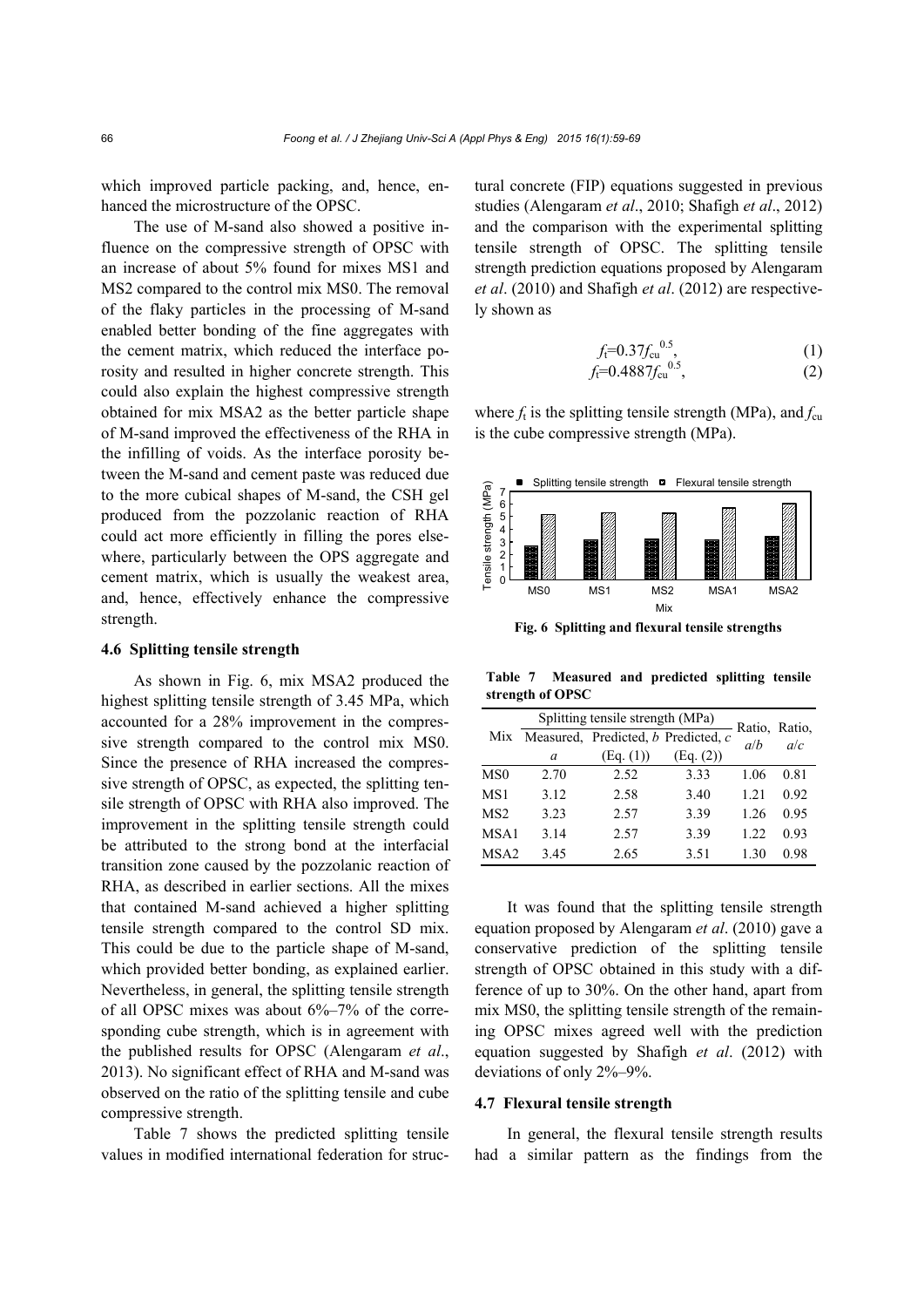splitting tensile strength with mix MSA2 having the highest flexural tensile strength of 6.04 MPa (Fig. 6). The flexural tensile strength of the OPSC mixes with RHA was found to increase by  $6\%$ -15% compared to the corresponding OPSC mixes without RHA. Similar to the splitting tensile strength, the improvement in flexural tensile strength was largely due to the packing ability of the finer RHA particles. This enhanced the microstructure of the concrete, which gave rise to the strength increment. Apart from mix MS2, all other OPSC mixes with M-sand had a higher flexural tensile strength compared to the control mix MS0.

It was reported that for concrete having a compressive strength of more than 25 MPa, the flexural strength is 8%–11% of the compressive strength (Shetty, 2005), which agreed well with the experimental findings where the ratio was also about 11%. In addition, the flexural to splitting tensile ratio found in this study was between 1.6 and 1.8, which was comparable to the range reported by Alengaram *et al*. (2008b) for OPSC.

#### **4.8 Young's modulus**

The results for the Young's modulus of OPSC obtained in this study are presented in Table 8. The Young's modulus obtained falls in the range of 14– 17 GPa, which satisfied the Young's modulus range of between 10 and 24 GPa for structural LWC suggested in the FIP manual. The Young's modulus for OPSC obtained in this study was also found to be similar to those obtained by Campione *et al*. (2001), which reported Young's moduli of LWC using pumice and expanded clay of 15.2 and 14.5 GPa, respectively.

From Table 8, it was found that in the presence of RHA, the Young's modulus of OPSC was increased by up to 25%. This could be attributed to the finer RHA particles, which were effective in the filling of pores, resulting in a better interfacial transition zone between the OPS aggregate and cement matrix. Alengaram *et al*. (2011) also noted that the use of finer mineral admixture, such as silica fume and fly ash, was beneficial in improving the Young's modulus of OPSC due to the penetration of these mineral admixtures on the surface micro-pores present on the OPS aggregates. On the other hand, no significant difference of Young's modulus was observed with partial and full conventional mining sand replacement with M-sand.

The comparison between the measured and predicted Young's moduli of OPSC proposed by Alengaram *et al*. (2011) is presented in Table 8. The Young's modulus prediction equation based on the modification on the FIP equation is given as

$$
E = (\rho/2400)^2 f_{\rm cu}^{1/3} \times 5.0,\tag{3}
$$

where *E* (GPa) is the Young's modulus.

It was found that in the mixes without RHA, the experimental Young's moduli were comparable to the predicted Young's moduli with only a maximum difference of 1.7 GPa, which is still acceptable, considering that the prediction equation proposed by Alengaram *et al*. (2011) allows for a difference of  $\pm 1.5$  GPa. In the case of mixes MSA1 and MSA2, the experimental Young's moduli obtained were 33% and 47% higher, respectively, compared to the predicted Young's moduli. Such an occurrence could be explained by the effectiveness of the RHA in enhancing the Young's modulus of OPSC, which could require an additional magnification factor in the equation for a more accurate prediction.

**Table 8 Measured and predicted Young's modulus for OPSC** 

| Mix              | E(GPa)      | Ratio.       |      |
|------------------|-------------|--------------|------|
|                  | Measured, a | Predicted, b | a/b  |
| MS <sub>0</sub>  | 14.3        | 13.0         | 1.10 |
| MS1              | 14.1        | 13.2         | 1.06 |
| MS <sub>2</sub>  | 14.1        | 12.4         | 1.13 |
| MSA1             | 16.6        | 12.5         | 1.33 |
| MSA <sub>2</sub> | 17.8        | 12.1         | 1.47 |

# **5 Conclusions**

Based on the trial mix results the following could be summarized:

1. High strength lightweight OPSC with compressive strength exceeding 41 MPa was successfully developed with the incorporation of RHA and M-sand.

2. Full replacement of conventional mining sand with M-sand improved the compressive strength of OPSC as opposed to the reduction in strength with the use of QD.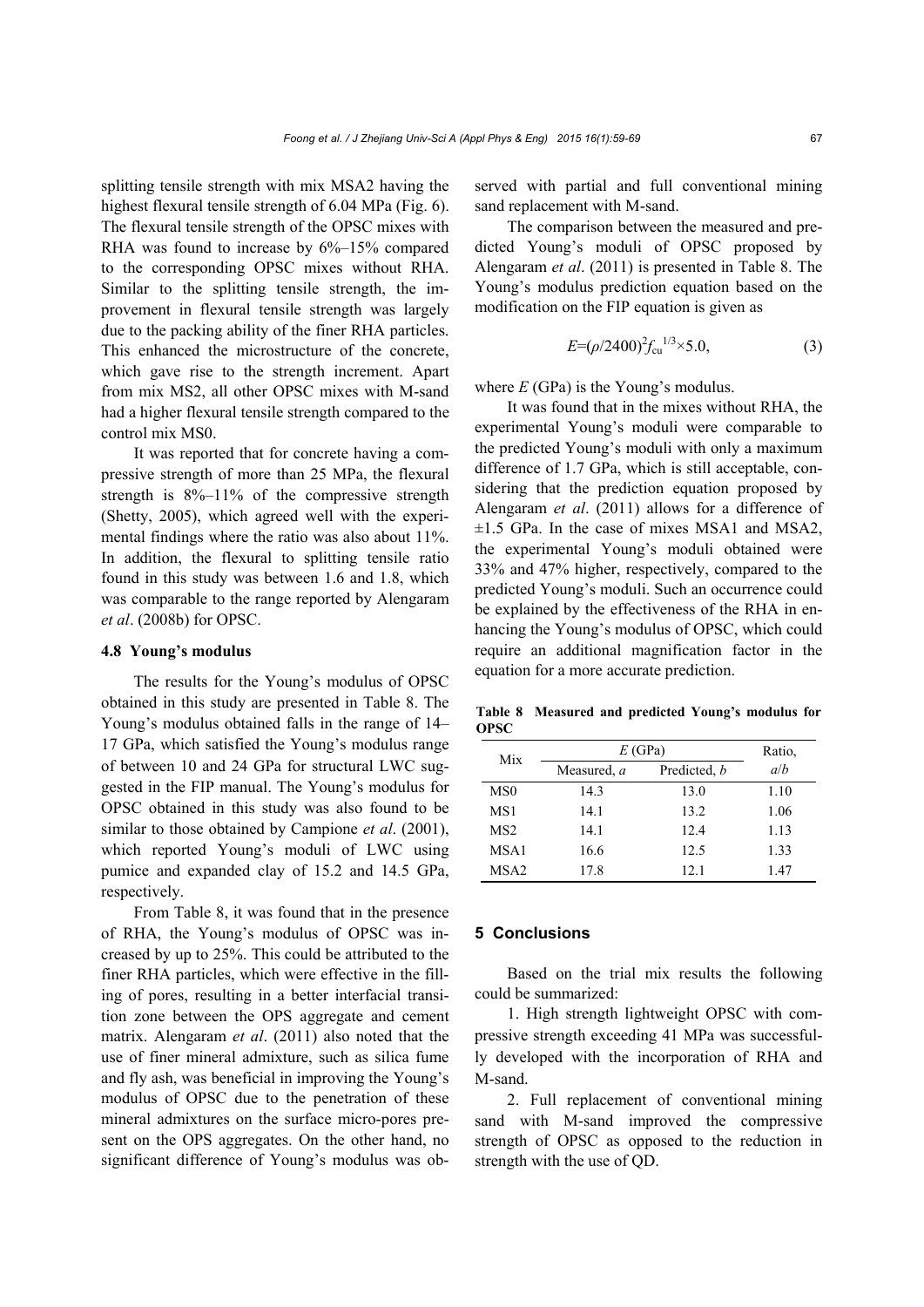3. The optimum amount of RHA to be used for strength enhancement was 15%, and a further increase resulted in a decrease in the compressive strength of OPSC.

The further conclusions stated below could also be drawn based on the results obtained in the second part of the work:

1. Increasing the RHA content as partial cement replacement resulted in the decrease in workability, while increasing the amount of M-sand as natural sand replacement increased the workability of the fresh OPSC mixes.

2. Partial cement replacement with 15% RHA improved the compressive strength of OPSC at all ages due to filler effect and pozzolanic reaction, while the use of M-sand had a slight positive effect on the compressive strength of OPSC.

3. A higher splitting and flexural tensile strength of OPSC was obtained in the presence of RHA and M-sand. The splitting tensile strength of OPSC may be estimated using the modified FIP equation.

4. Young's modulus of OPSC was enhanced with the use of 15% RHA, while no significant effect was found on the Young's modulus when M-sand was used.

#### **References**

- Akçaözoğlu, S., Atiş, C.D., 2011. Effect of granulated blast furnace slag and fly ash addition on the strength properties of lightweight mortars containing waste PET aggregates. *Construction and Building Materials*, **25**(10): 4052-4058. [doi:10.1016/j.conbuildmat.2011.04.042]
- Alengaram, U.J., Jumaat, M.Z., Mahmud, H., 2008a. Ductility behaviour of reinforced palm kernel shell concrete beams. *European Journal of Scientific Research*, **23**(3): 406-420.
- Alengaram, U.J., Jumaat, M.Z., Mahmud, H., 2008b. Influence of sand content and silica fume on mechanical properties of palm kernel shell concrete. International Conference in Construction, Building and Technology, Kuala Lumpur, Malaysia, p.251-262.
- Alengaram, U.J., Mahmud, H., Jumaat, M.Z., *et al*., 2010. Effect of aggregate size and proportion on strength properties of palm kernel shell concrete. *International Journal of the Physical Sciences*, **5**(12):1848-1856.
- Alengaram, U.J., Mahmud, H., Jumaat, M.Z., 2011. Enhancement and prediction of modulus of elasticity of palm kernel shell concrete. *Materials & Design*, **32**(4): 2143-2148. [doi:10.1016/j.matdes.2010.11.035]
- Alengaram, U.J., Al Muhit, B.A., Jumaat, M.Z., *et al*., 2013. A comparison of the thermal conductivity of oil palm

shell foamed concrete with conventional materials. *Materials & Design*, **51**:522-529. [doi:10.1016/j.matdes. 2013.04.078]

- ASTM C127-12, 2012. Standard Test Method for Density, Relative Density (Specific Gravity), and Absorption of Coarse Aggregate. ASTM International.
- ASTM C128-12, 2012. Standard Test Method for Density, Relative Density (Specific Gravity), and Absorption of Fine Aggregate. ASTM International.
- ASTM C469-02, 2002. Standard Test Method for Static Modulus of Elasticity and Poisson's Ratio of Concrete in Compression. ASTM International.
- ASTM C597-09, 2009. Standard Test Method for Pulse Velocity through Concrete. ASTM International.
- BS EN 1097-3:1998, 1998. Tests for Mechanical and Physical Properties of Aggregates. Determination of Loose Bulk Density and Voids. British Standards Institution.
- BS EN 12390-3:2009, 2009. Testing Hardened Concrete. Compressive Strength of Test Specimens. British Standards Institution.
- BS EN 12390-5:2009, 2009. Testing Hardened Concrete. Flexural Strength of Test Specimens. British Standards Institution.
- BS EN 12390-6:2009, 2009. Testing Hardened Concrete. Tensile Splitting Strength of Test Specimens. British Standards Institution.
- Bui, D.D., Hu, J., Stroeven, P., 2005. Particle size effect on the strength of rice husk ash blended gap-graded Portland cement concrete. *Cement and Concrete Composites*, **27**(3):357-366. [doi:10.1016/j.cemconcomp.2004.05.002]
- Campione, G., Miraglia, N., Papia, M., 2001. Mechanical properties of steel fibre reinforced lightweight concrete with pumice stone or expanded clay aggregates. *Materials and Structures*, **34**(4):201-210. [doi:10.1007/BF024 80589]
- Chao-Lung, H., Anh-Tuan, B.L., Chun-Tsun, C., 2011. Effect of rice husk ash on the strength and durability characteristics of concrete. *Construction and Building Materials*, **25**(9):3768-3772. [doi:10.1016/j.conbuildmat.2011.04. 009]
- Chindaprasirt, P., Homwuttiwong, S., Jaturapitakkul, C., 2007. Strength and water permeability of concrete containing palm oil fuel ash and rice husk-bark ash. *Construction and Building Materials*, **21**(7):1492-1499. [doi:10.1016/j.conbuildmat.2006.06.015]
- Cordeiro, G.C., Toledo Filho, R.D., Fairbairn, E.D.M.R., 2009. Use of ultrafine rice husk ash with high-carbon content as pozzolan in high performance concrete. *Materials and Structures*, **42**(7):983-992. [doi:10.1617/ s11527-008-9437-z]
- Flower, D.J.M., Sanjayan, J.G., 2007. Green house gas emissions due to concrete manufacture. *The International Journal of Life Cycle Assessment*, **12**(5):282-288. [doi:10.1065/lca2007.05.327]
- Ganesan, K., Rajagopal, K., Thangavel, K., 2008. Rice husk ash blended cement: assessment of optimal level of